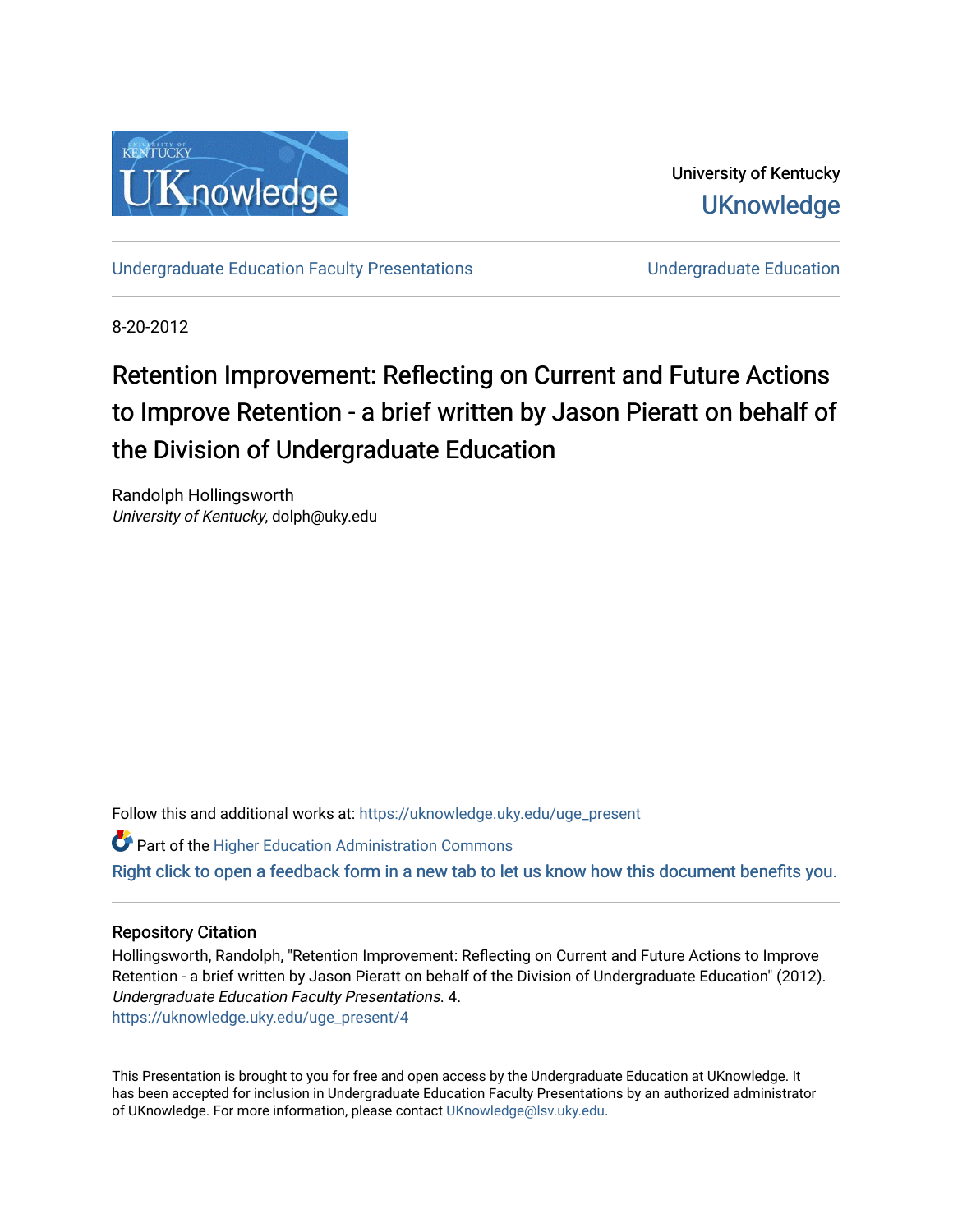# **Retention Improvement: Reflecting on Current and Future Actions to Improve Retention** August 20, 2012

Between 8/5/2012 and 8/17/2012, the individuals below participated in Retention Improvement discussions facilitated by Jason Pieratt (on overload with Undergraduate Education doing retention improvement work). The purpose of the discussions is best summarized by a comment received from one participant afterwards: "*It was good for me to reflect on what we're actually doing and think of more ways we can make an impact!*" This reflection and brainstorming about retention is important but ongoing action must follow to achieve greater levels of student success at UK.

# **Participants**

# **College of Arts & Sciences**

- Anna Bosch, Associate Dean for **Undergraduate Programs**
- Christine Blank, Assistant Director in the **A&S Advising** Office
- Derek Eggers, Director of **Online Education**
- Roxanne Mountford, Department Chair, **Writing, Rhetoric, and Digital Media**

# **College of Business and Economics**

- Scott Kelley, Associate Dean for **Undergraduate Affairs** and Professor of Marketing
- Gail Hoyt, **Director of Undergraduate Studies**, Economics Department
- Marianne Young, **Enrichment Director for Retention**

# **Enrollment Management**

- Sean Cooper, Director of **Student Records** in the Registrar's Office
- Tyler Gayheart, Director, **Interactive Communications**
- Lynda George, Director, Office of **Financial Aid**
- Linda Smitha, Director, **Student Account Services**
- Mary Marcum, **Financial Ombud**, Student Account Services

# **Food Services Staff**

Tamela Terry, cleaning **Ovid's dining** area and greets students

# **Human Resources**

- Kim Wilson, Associate Vice President of **Human Resources**
- Sarah Bowes, **Employment Director**
- Crystal Gabbard, Assistant **Employment** Director
- Chuck Embs, Program Coordinator for **Student Employment**
- John Buzzard, **HR Communications**

# **Student Affairs**

- Becky Jordan, Associate Dean for **Student Development**
- Lauren Goodpaster, Director, **New Student** and Parent Programs
- Nancy Stephens, Asst. Director, New Student and **Parent Programs**
- Christie Baughman, **KCrew** coordinator

# **Undergraduate Education**

- Matthew Deffendall, Director of **First Generation** Initiatives
- Susan Herrick, Asst. Director of **Undergraduate Studies**
- Francene Gilmer, Assistant Provost for **Career Education**, Director of the **Career Center Undergraduate Student and Student Worker in the Mezzo**
	- Ashley Johnson, **diversity student who is graduating** in December after 4.5 years at UK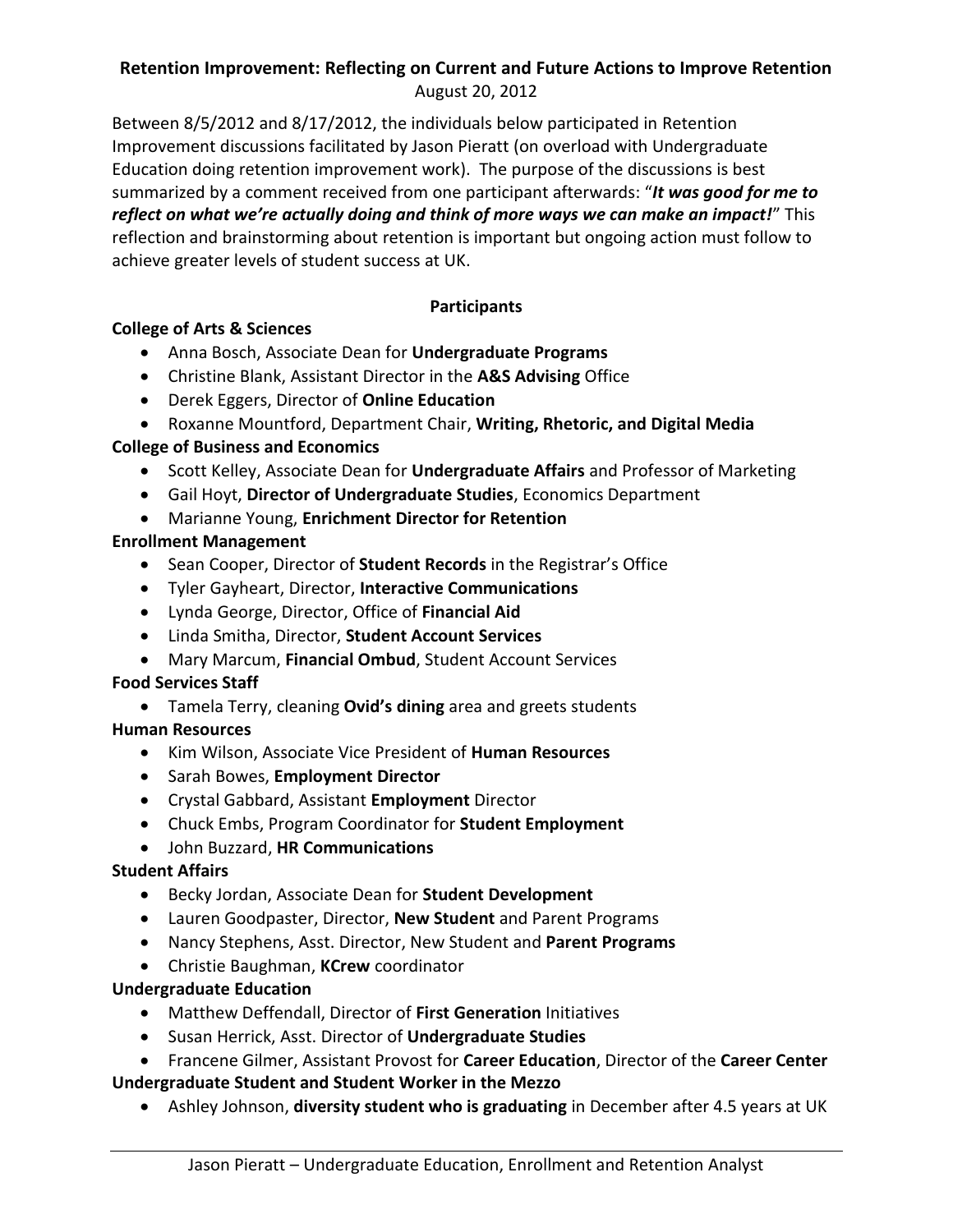## **Different Perspectives but Common Principles**

The participants in the retention discussions have different perspectives from their role at UK and prior experiences. Putting these together for this report is like the link which shows directions to UK [http://www.uky.edu/UKHome/subpages/directions.html.](http://www.uky.edu/UKHome/subpages/directions.html) It might seem straightforward but there are actually many different directions to UK listed at this link depending on where you're coming from and where exactly you want to go. It is similar for UK student success. Some people focus on the lower level classroom and instructors, some on the pre-college preparation, others on the characteristics of UK that will be attractive to high quality students, some on student support services in the transitional period, others on admission policies and scholarships, etc. – different views of student success depending on "where you're coming from and where exactly you want to go".

Perhaps some approaches benefit UK retention more than others (which has funding implications) – but *instead of having paralyzing debates about which exact retention levers to pull and who owns retention, the most important thing to do is empower and involve as many people as possible in improving retention*. Retention improvement is not just a "faculty thing", "advisor thing", "Provost/President/Taskforce thing" but we have to empower and involve students, parents, high schools, peers, instructors, residence life, advisors, faculty, staff, alumni, donors, Deans, recruiters, IT, and others to improve student success.

**Common Principles to Student Success**. Even with the different perspectives about student success, there are three common principles that should underlie retention improvement.

- 1. One Student at a Time Mentality
	- Retention rates are derived from summing up each student who starts at UK and comparing that to the sum of students who stay at UK. Often the focus is about the cohort retention rate, rate for Greeks, rate for diversity students…rate for groupX. The focus has to be about the individual student – one at a time getting each student who starts at UK to persist until the degree is finished in a timely manner.
- 2. Ongoing Smaller-Scale Improvements
	- There are a few major (and fairly expensive) changes that UK could implement that would lead to a 2-5% increase in retention. For example, three big changes are strategically increasing the amount of institutional aid, mandating UK101 for lowend incoming students, and mandatory degree planning/roadmaps as the foundation of registration and advising. Besides the few big solutions, there are many more small and ongoing improvements and policy changes that will lead to the bulk of retention improvement at UK. This includes small programs to give students more personal contact from peers and faculty and richer learning experiences to apply the knowledge from the classroom.
- 3. It Takes a Village to Retain a Student
	- This has been mentioned already many different people, units, and roles have to be empowered and involved to improve student success. It takes communication across all the parts of UK and a focus on and awareness of student success. On the main campus of UK, everyone should understand "student success is my main job".

How can we empower and involve students, parents, high schools, peers, instructors, residence life, advisors, faculty, staff, alumni, donors, recruiters, technology, and others to improve UK student success?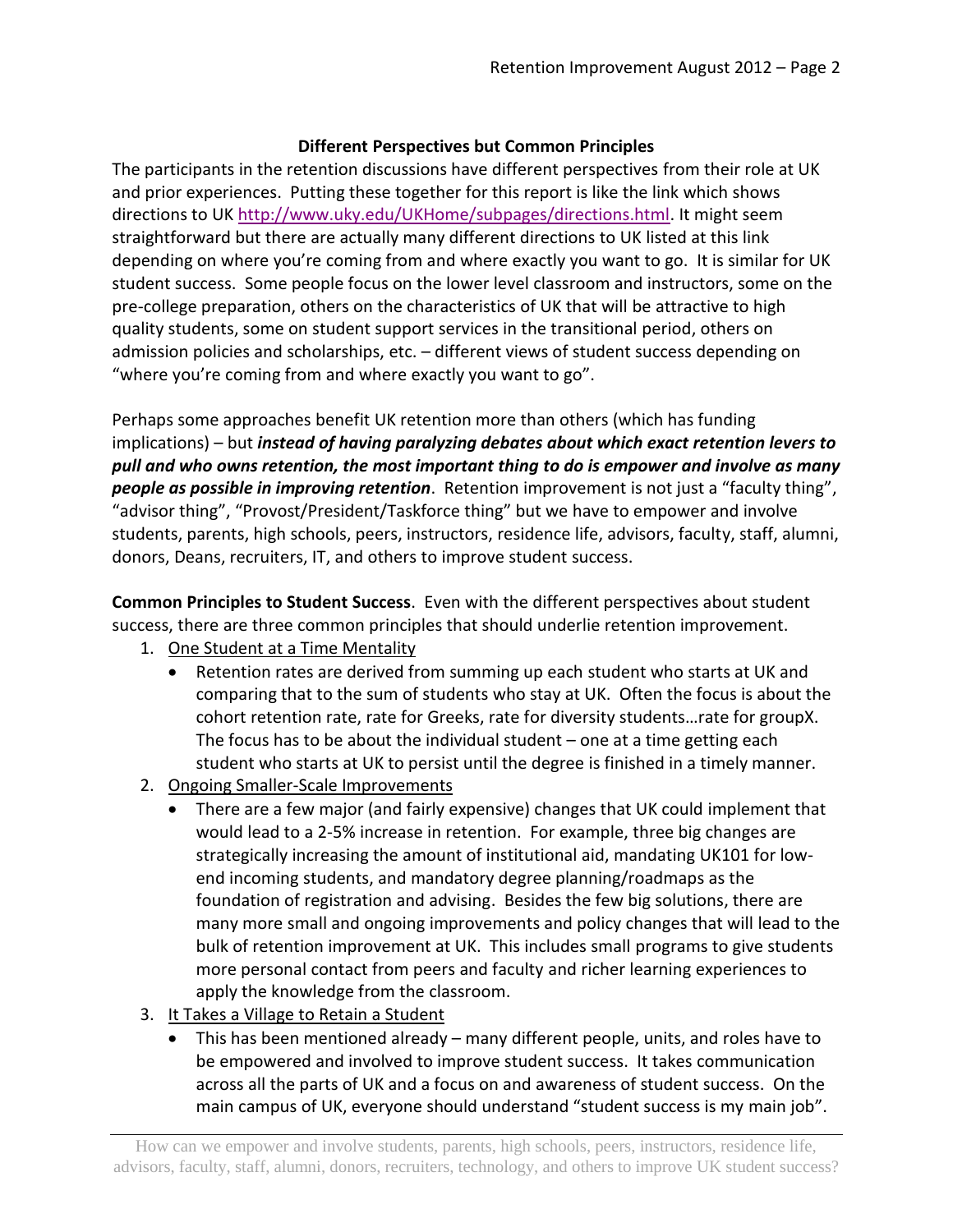# **Making Sense of Student Success with the UK Student Success Model**

Which factors are most important to student success? How can we make the biggest impact? Where can *I (or my department)* make an impact on student success? If I wanted to develop a program to improve student success, what might that cover? Many retention studies at UK over the past several years provide the general framework to answer these questions and more. This research-driven framework is the UK Student Success Model shown below.

# **UK STUDENT SUCCESS MODEL**

| A Student is Ready to Succeed at UK or Not Ready to Succeed at UK Based On |                               |                                |
|----------------------------------------------------------------------------|-------------------------------|--------------------------------|
| <b>Academics</b>                                                           | <b>Satisfaction</b>           | <b>Finances</b>                |
| Taking care of business in the                                             | Students should say, "I want  | Some students have achieved    |
| classroom is a key factor to                                               | to be at UK. UK has the       | academic greatness, have       |
| success at UK. Research                                                    | programs I want and at UK I   | many choices, and must be      |
| shows how incoming grades,                                                 | get treated fair and with     | offered competitive financial  |
| incoming curriculum                                                        | respect." UK has to offer a   | incentives by UK. Others       |
| (especially Math), ongoing                                                 | great experience, high touch, | struggle to pay for UK at all  |
| trajectory of grades, and rigor                                            | special programs that enrich  | and have financial need. All   |
| are important from pre-UK                                                  | the learning, and show        | other things aside, success at |
| through the entire time at UK.                                             | excellence in everything.     | UK is dependent on finances.   |

Readiness factors of academics, satisfaction, and finances apply to all the success stages below…

# **A Student Must Succeed Over Several Stages at UK to Achieve Post-UK Success…**

**(Recruiting, Transition, Year1) (Semester2, Year2, Year3) (Year4, Post-UK Success)**

The more proactive UK is about retention, the better. In this stage, we get students to have a good fit with UK and ready for UK (academics, satisfaction, and finances). This includes preview nights, recruiting fairs, advising conferences, KWeek, UK101, and more. It also includes the first-year initiatives. Most of the final retention outcome is determined from the outcomes in this early stage.

**Early Success Stage Intermediate Success Stage Final Success Stage**

Choosing UK in Year1 does not mean the student will finish UK. At **each** stage, the student asks, "is UK right for me as far as academics, satisfaction, and finances?" The student needs to be in a good-fit major going into Year2, there is an added level of independence with living off campus, and the end still seems far off. Relationships with faculty and applied learning are more important.

Year4 is all that is listed here because UK must keep a focus on graduating students in a timely manner. This stage is about making sure the students are ready for post-UK success in graduate school or a career. Academics, satisfaction, and finances continue to play an important role both for the student and for the chance that the student will ever contribute back to UK as a graduate.

How can we empower and involve students, parents, high schools, peers, instructors, residence life, advisors, faculty, staff, alumni, donors, recruiters, technology, and others to improve UK student success?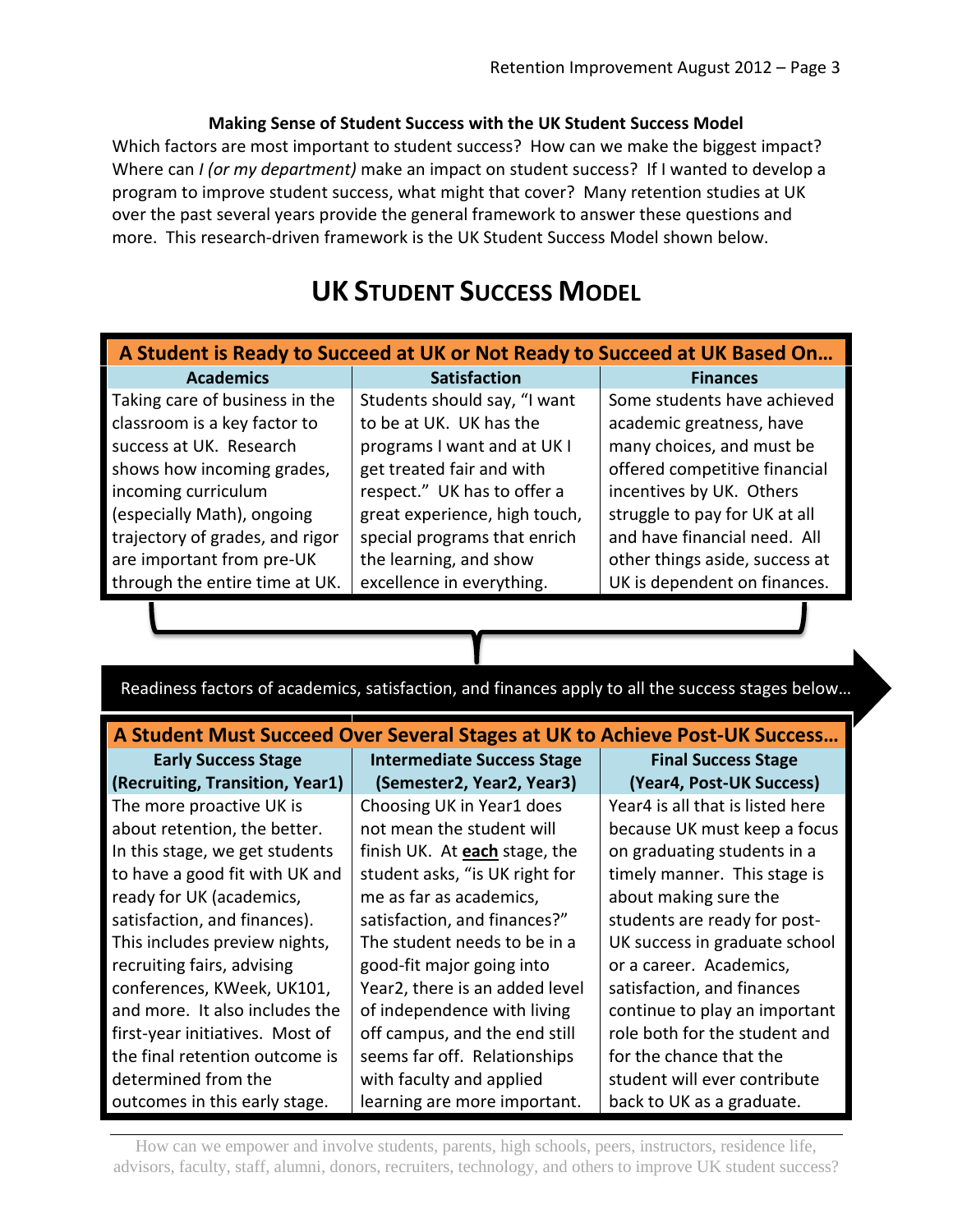# **Summary of Retention Improvement Discussions**

The context for the discussions was based on the status of retention at UK as of August 2012:

- UK retention has statistically dropped since 2009. The 2010 and 2011 cohorts entered UK with higher academic quality and more credit for prior learning. Yet the retention rates for the 2010 and 2011 cohorts failed to achieve expected levels based on these incoming characteristics.
- The 2012 new freshmen cohort will have 500+ more students than the 2011 cohort, all of the new growth is from out-of-state students, the students are here, and by using past retention data roughly 360+ could leave in the first 16 weeks and another 560+ in the spring term for a total of 920+ new students quickly leaving UK in the first 8 months.
- 2006 graduation rates will be released next spring this will bring attention to UK's retention efforts. There must be a solid across-campus retention improvement plan outlined centrally and in each unit before these 2006 graduation rates are released.
- Even with Mike Mullen gone, no more Director of Retention and Student Success, and War on Attrition not as prevalent, retention improvement is still a major issue that will be pushed over the next few weeks and ongoing by the Provost and President.
- All ideas and best practices are welcomed. However, solutions that are proactive and/or that could be implemented quickly should be given higher priority.

Below is a summary of ideas coming from the discussions with the individuals listed on page1. These are arranged either in a "global" section or by the sections of the UK Student Success Model on the previous page.

# **GLOBAL RETENTION IDEAS**

# **"Student Success is My Main Job" Mindset for All Employees (particularly Main Campus)**

 All employees (no matter the job at UK) should make students feel welcome, reach out to them, and be approachable. New students are transitioning to UK, looking for friendly people to trust, and this can be extremely helpful for retention.

# **Weave Post-UK Success into Everything from Recruiting to Graduation**

- Post-UK Success is about being prepared as a citizen and for economic independence after UK. Much of this is related to career success and continuing education in graduate school. This is a key to motivation and focus – when a student is really focused on post-UK success, then getting through UK (i.e. retention) is much easier to achieve.
- From the start, the Career Center could assess incoming students, help advisors and students pick good-fit majors by the end of Year1, lead student/parent workshops, and help advisors, peer leaders, and faculty to provide students with post-UK success focus.

# **Capitalize on "Small" Settings that Already Exist at UK**

 UK101, WRD/CIS classes, and recitations are all small settings that lend to team-building and retention interventions. All faculty, TAs, and others involved in these small settings should have retention training and focus.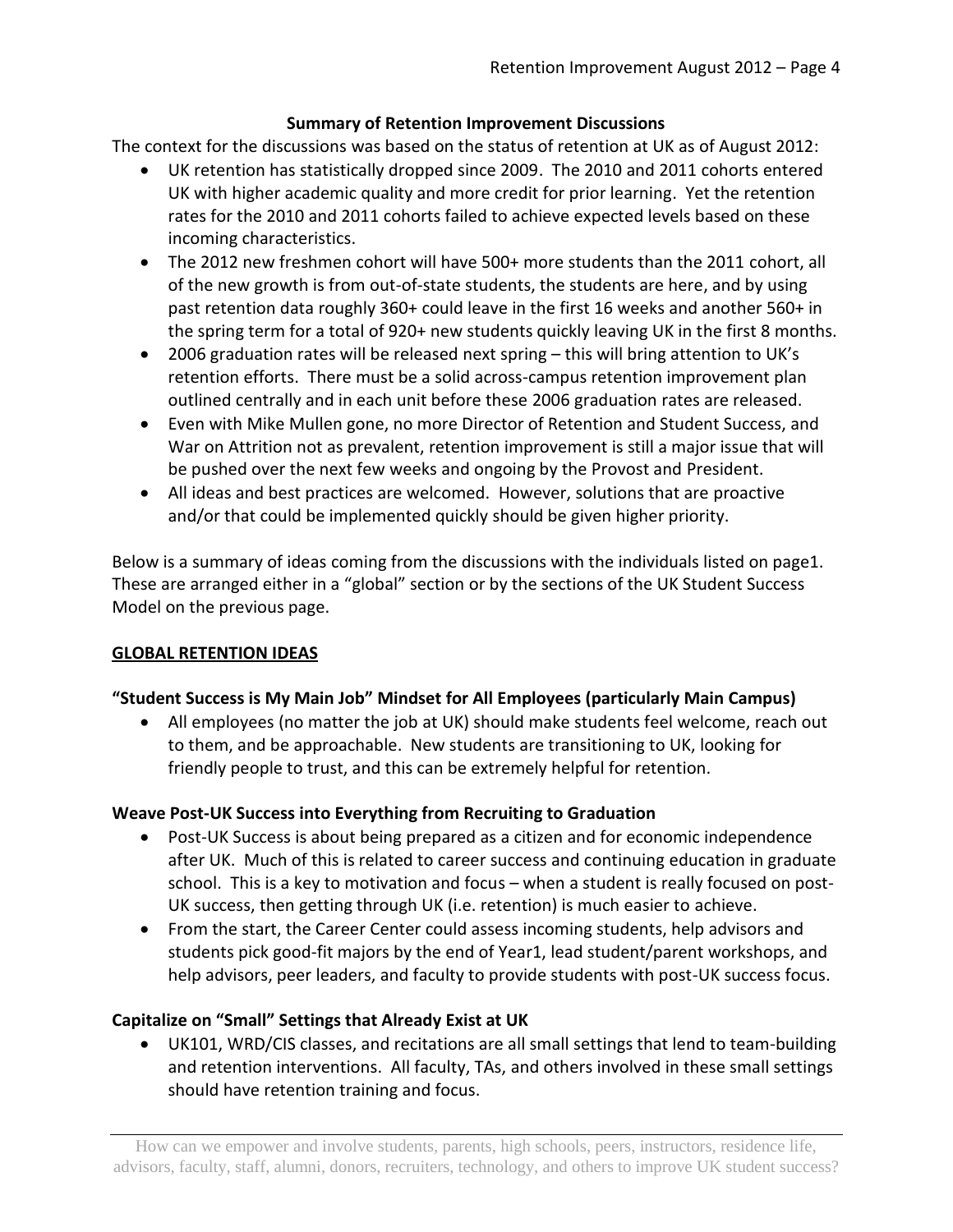# **Student Services Building One-Stop Shop**

 UK does well on "intake" facilities (e.g. Admissions, Visitor Center) but not so good otherwise. This one-stop shop would house primary student services: advising, financial aid, tutoring, counseling, student records, and more. This place would have ease of access for on-campus and off-campus students. It could make things highly organized to efficiently get students the service they need without being passed around campus.

## **Retention-Focused Office under the Provost**

- UK no longer has a point office or point person for retention improvement. Advisors, faculty, ResLife, and others spend a lot of time gathering and submitting information about student attrition. There is not much feedback about the results of this work which will eventually lead to burnout in helping with alerts, registration efforts, etc.
- This office would lead the research to know the reasons why students stay at or leave UK, submit proactive and prediction-based alerts for at-risk students, coordinate collaborative retention-focused projects across campus, and develop retention policies.

# **Academic and Social Gathering Places throughout Campus**

 These places should be comfortable, set up for doing homework, for having academic discussions, good for a cup of coffee with a professor or advisor, and ideal for relaxing and hanging out. Make it attractive for students, faculty, and staff to congregate and enjoy the academic heart of campus – not just slabs of concrete walls and benches. There are pockets like this – 1G Resource Center, Wired/Keeneland, and others. It is also a great setting for mentors, advisors, and instructors to pop in, see how the students are doing, and develop relationships with the students.

### **Faculty Involvement in Retention Improvement**

- All have to be involved in retention but the reason for isolating faculty is because of perceptions of faculty that must be overcome as part of faculty involvement in retention. First, a lot of faculty don't see themselves as part of UK. Some faculty seem to have a disconnected contract with UK just passing through. Faculty might need to be brought into the culture of UK more so that they truly feel part of the retention solution. Second, faculty are often the "gatekeeper" for UK (i.e. to kick out students that Admissions should have "never" let in from the start). There is a "need" for this gatekeeper role but only if the faculty filling that role helps the student find the proper resources to turn things around at UK and/or adjust academic plans.
- It would help for faculty to be more accessible to students answering emails, keeping regular office hours, taking better care of the students in their care – approachable and courteous as any job would require.
- Each student could be assigned a faculty mentor so that students make this important connection to the academic aspects of UK and faculty get to make these important connections with incoming students.

How can we empower and involve students, parents, high schools, peers, instructors, residence life, advisors, faculty, staff, alumni, donors, recruiters, technology, and others to improve UK student success?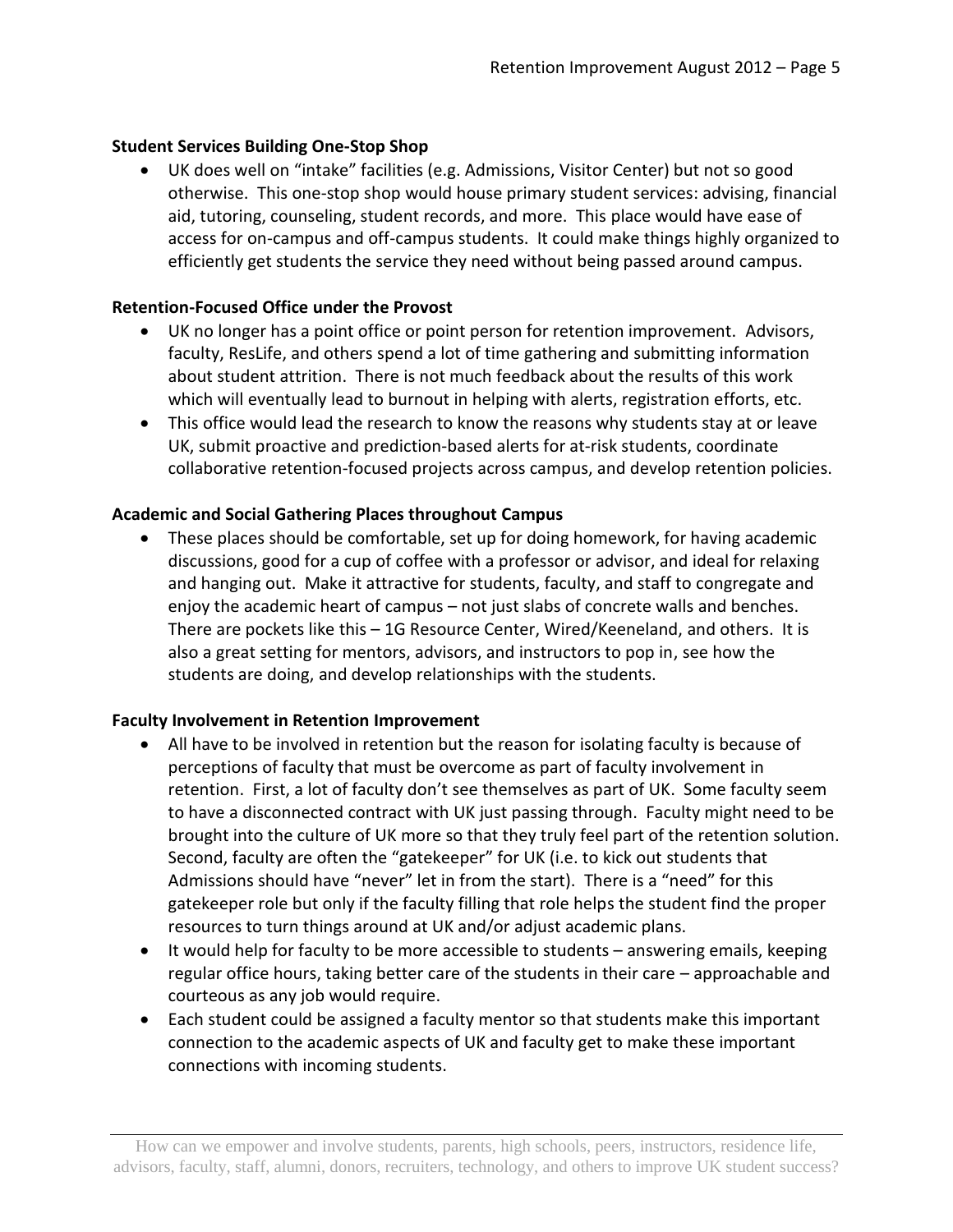## **Flexible Bachelor's Degree and Four Year Degree Plans**

- It could help with retention if UK had a program or two that was more flexible with the requirements (yes these get a bad rap as "completer degrees" or "general degrees"). This could be an option though – a program that has academic soundness but flexible degree requirements. This includes being flexible with the residency requirement so that our Project Graduate students (or any student that nears completion but quits UK) can wrap up the UK degree with some credits from their current place of residence.
- This includes guaranteeing that each program at UK can be completed in four years (except for five-year programs). Several UK programs are near impossible to finish in the four-year window given the number of requirements or timing of course offerings.

# **Reasonable Academic Progress for All Students (not just those with certain types of aid)**

 This system would track term-by-term, stage-by-stage progress of students with grades, earned hours, withdrawn hours, student loan debt, major-changing, degree requirements remaining, academic standing, suspension status, and other factors. As one participant said "the responsibility and goal as a University should be to ensure students finish their degree in a timely manner". It is unacceptable to have a student at UK with 186 hours, \$57,000 in student loans, working at McDonalds, still enrolled, and nowhere close to getting a UK degree. Furthermore, some of the retention "improvements" in the past at UK have been due to relaxing suspension policies where students were allowed to give it another try at UK when little to no real progress was made during the first year.

### **Human Resources is a Significant (but underutilized) Resource for Retention Improvement**

- HR has many contacts with students related to student employment on and off campus. HR is also responsible for supervisor training (including the many supervisors around campus who supervise student workers). Both of these are very important for student retention. HR Student Employment staff should be brought in as another key link with academic alerts and the advising network (they already present about student employment at the advising conferences). Regarding alerts, a student worker "not showing up for work" is an important indicator to bring into the student success alert system and research.
- Given the research on how a moderate number of on-campus employment hours is better than off-campus employment, the current budget situation at UK might be a strategic time to increase the number of positions on campus for student employees (since they are less expensive to hire). With enrollment growth goals, UK should be aware of on-campus employment opportunities for students.

How can we empower and involve students, parents, high schools, peers, instructors, residence life, advisors, faculty, staff, alumni, donors, recruiters, technology, and others to improve UK student success?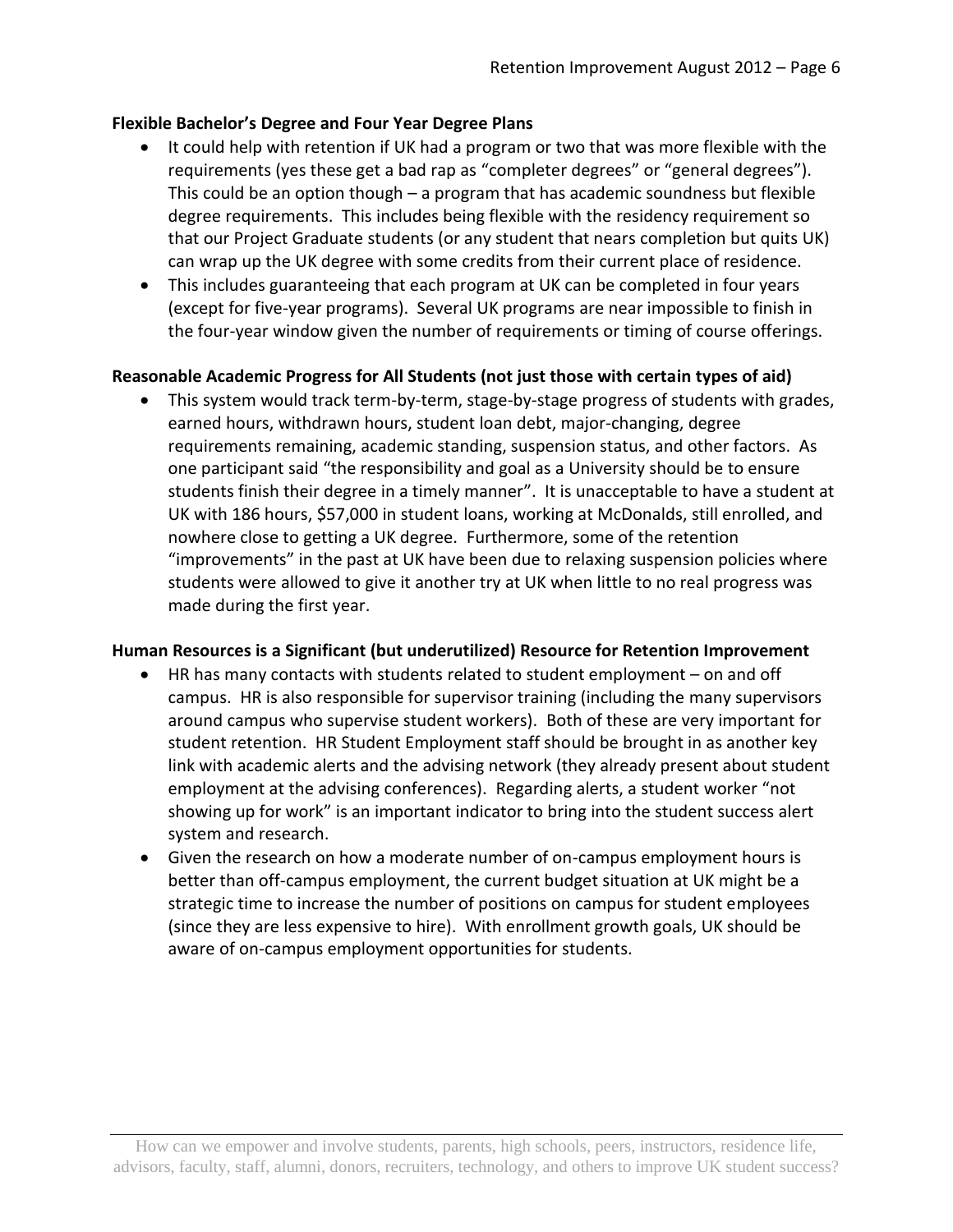# **Communication Platform for Retention is Needed**

- UK's QEP is "Multimodal Communication Across the Curriculum". Retention improvement is a place where better communication is needed across campus.
	- $\circ$  Successful students need a platform to present their stories to at-risk students. For example, successful students might do a better job at convincing incoming at-risk students about having a plan from day1, getting a right mindset for UK, balancing social life, getting supervisors who stress student success, UK is an elite school, college is not easy, making step by step improvements, not getting in financial trouble, and working hard to graduate from UK even when it is tough.
	- $\circ$  Serious matters like financial aid issues, housing issues, and Students of Concern should be communicated across all student service units. This is a place where IT could really facilitate a system that allows for this across campus communication. The recent housing cancellations for returning sophomores is an example of where better communication from student service staff could have prevented bad PR to UK.
	- $\circ$  Aligning expectations is an important communication issue. The student decision-maker needs to understand the differences between UK and high school. "What is a **E** grade?" Some students have never seen this grade and shouldn't see one before they know that it is a failing grade at UK.
	- o Cloud Email this is not working well. Students are missing something in setting up their accounts and are not getting messages from Student Account Services, Financial Aid, Hobsons Retain, and other official contacts from UK as they did prior to the Cloud email change. There should be a campaign and verification process that this new email is properly set up and being used by students.

# **ACADEMICS**

# **Put Caps on Withdrawing from Classes and Finalize the UK Withdraw Process**

- UK has changed policies over the last few years making it easier for students to withdraw from classes to protect the UK GPA. This policy is currently left unchecked and needs a counter-policy which places caps on the number of W grades and also incentives for pushing through to finish a course instead of withdrawing. Some advisors have misconceptions about attempted hours, full-time status, and how these failed attempts impact financial aid. Withdrawing from any class does impact financial aid.
- Related to withdrawing from classes is the process of withdrawing from UK altogether. Over the past year, progress was made towards a retention-focused withdraw policy. However, this project has lost steam and needs to be picked back up. In general, UK currently makes it too easy to leave. At a minimum, a student should have to come in and talk to someone about the decision and make sure all loose ends are tied up with a plan for readmission in a later term.

How can we empower and involve students, parents, high schools, peers, instructors, residence life, advisors, faculty, staff, alumni, donors, recruiters, technology, and others to improve UK student success?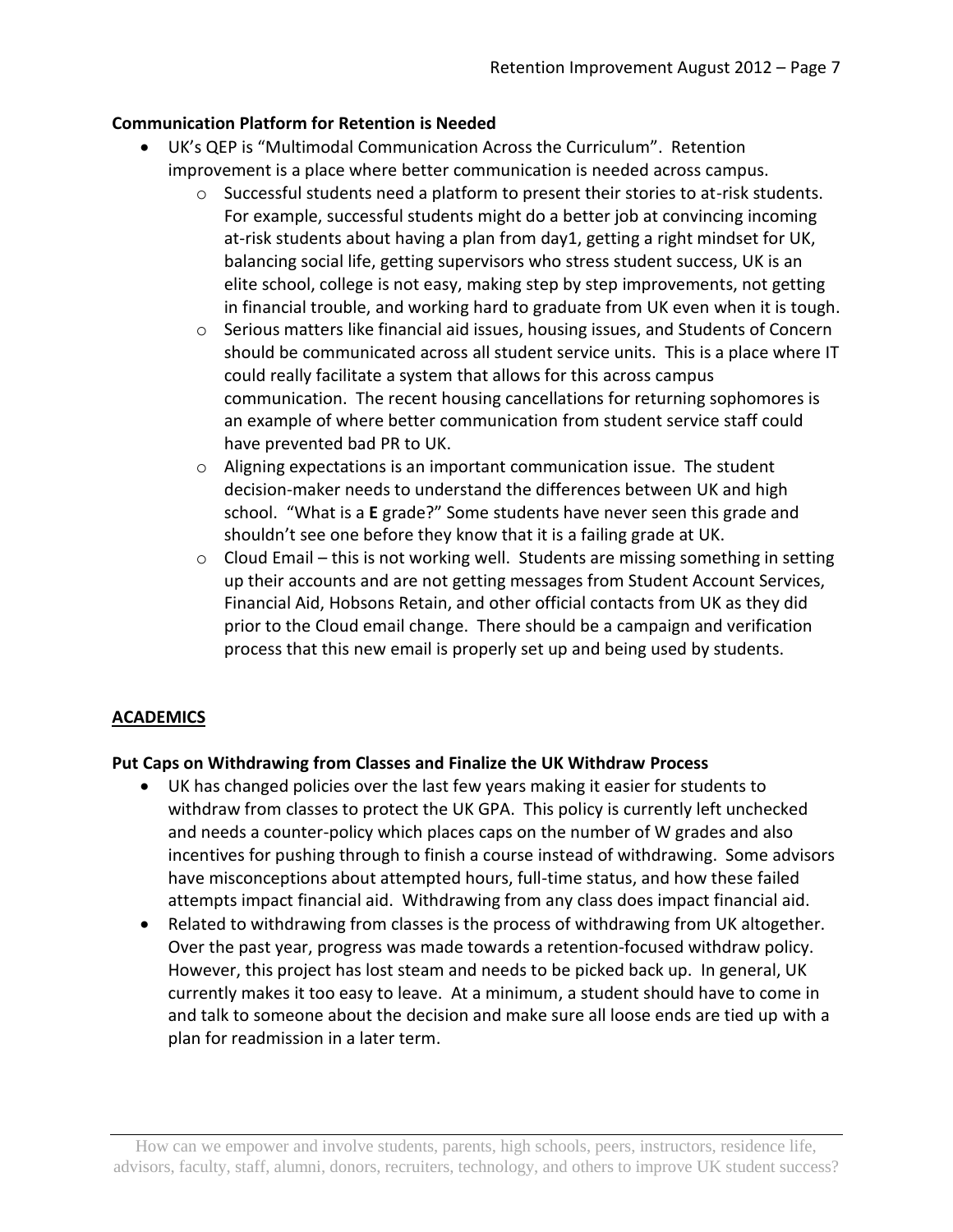## **Revise Admission Standards to Provide Alternate Admission Paths to Unprepared Students**

 Extremely unprepared students (e.g. 3-deficiency APP) should get "deferred admission" where these students complete core classes at BCTC before transferring over to UK. This policy change is important for both the student (i.e. can't keep letting in so many with a very slim chance of finishing) and UK (they will not be part of GRS cohort rates). It is unclear whether this policy would change tuition net revenue (it is an exchange that might result in less students for Year1 and more students in Year2-Year4). Recruiting and Admissions can adapt to this policy which would serve many positive academic and political purposes for UK.

## **Extra Support When Instructors or TAs Have Foreign Accent**

• It is a frequent complaint of students not being able to understand the accents of some of the foreign faculty or TAs (often in some of the more difficult classes at UK). In these cases, UK should provide copies of notes and/or course assistants with easy-tounderstand accents. This issues adds an unnecessary level of stress to new students in tough classes and it contributes to course management issues from student withdraws.

## **North Campus and Across Campus Tutoring**

 Students on South Campus do better academically at UK than North and Off Campus students. A big factor is The Study on South Campus which has convenient tutoring. North Campus students must go 2.5 miles (42 mintues) to travel to The Study. This is not reasonable and additional tutoring services across campus are needed soon.

### **Math Readiness, Remediation, and Requirements**

• Struggling with Math is by far one of the key issues with academic success at UK. Last year a report was provided showing how Math success is related to retention through pre-UK grades, procrastination with math, attempt/withdraw/sit\_out/attempt\_again pattern of many students, and possible interventions. This is a big issue that can be addressed with expanded tutoring, requiring Math in the first year, and providing fallback Math courses for those who withdraw to succeed in a subsequent term.

### **Grade Forgiveness Policy Changes**

 There are some policies at UK where a student is *better off* transferring out of UK in some cases because of the policy. One such policy is the current grade makeup policy. For example, when a pre-Engineering student flunks MA113, to fix the GPA, this student must re-take MA113. However, if that student desired to switch to the International Studies major, this major only requires MA111. This student's GPA will remain messed up at UK because of the bad grade in MA113 even though the student will never need that course again. There should be some type of policy based on UKCore categories or even a full first-year GPA forgiveness policy for a few hours as a way to let students start over *at UK* instead of transferring out of UK.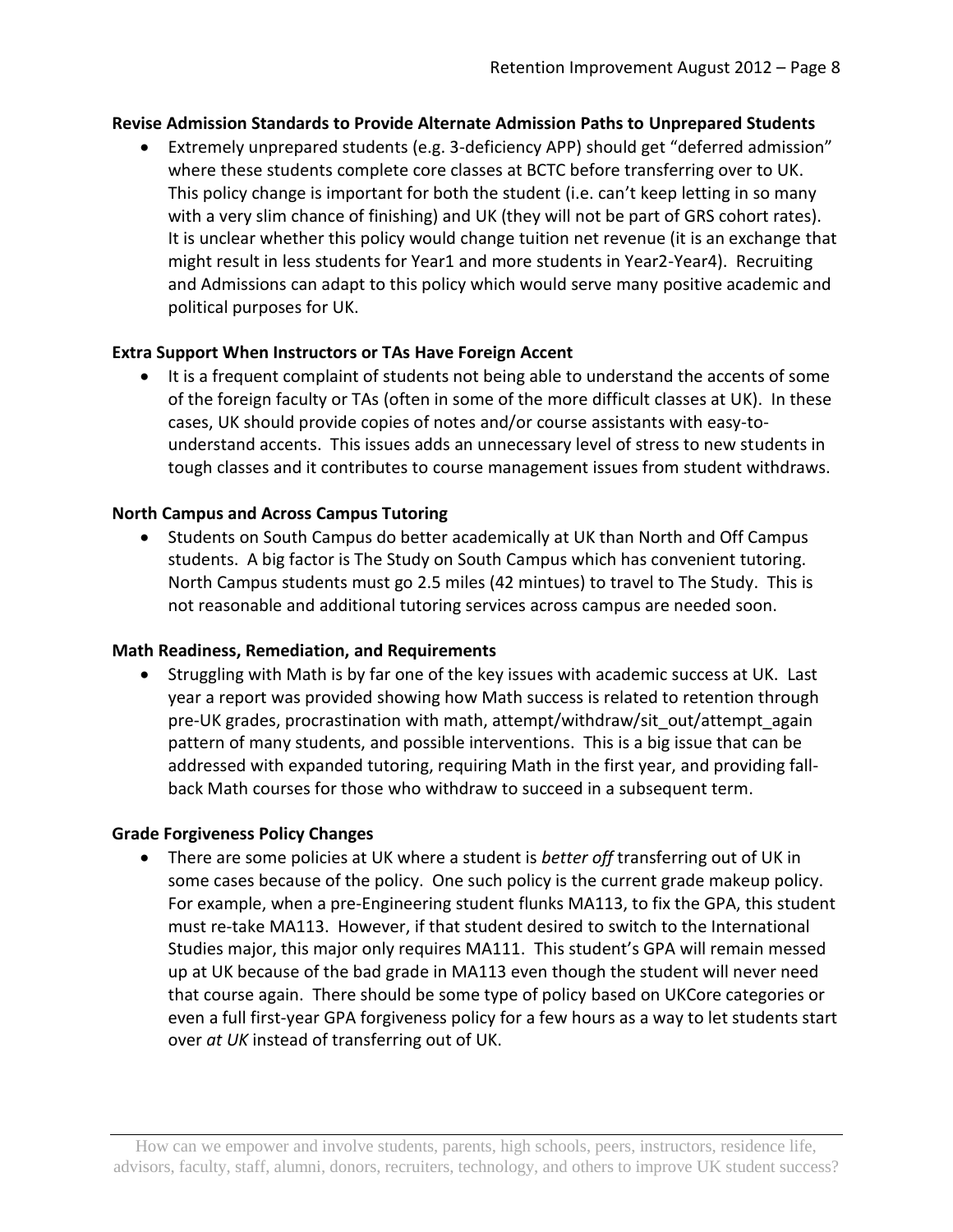# **60/75 Rule Decreased to Declare Major by End of Year1**

 This rule refers to the number of credits that a student can accumulate and still be undeclared. The current limits were set when USP was the general education program and required 42 credits. With UKCore only requiring 30 credits, this 60/75 rule should be greatly reduced to closer to 40/50 rule. Research at UK and nationally shows that students need to be in a good-fit major by the end of the first year (or roughly 30 hours).

### **SATISFACTION**

## **First Six Weeks of the First Fall Semester**

 Both Business and Economics and First Generation Initiatives indicated a need to capitalize on the first six weeks of the fall term while the new students are transitioning to UK. Students should not be going back home much in this initial period at UK – not even on weekends. This time should be used for starting relationships at UK, learning about UK's resources, becoming part of the UK family, having weekend retreats, and solidifying the decision to be a UK student (and future graduate).

## **Introverts and Students with Overwhelming Transition Issues**

 Many transition events are geared around big crowds, big activities, and popular activities. Some students (e.g. those from small towns, first generation, out-of-state, etc.) may have major transition issues coming to Lexington and UK. These types of events may not meet their transition needs. Perhaps some students have not had to make new friends in years. More transition activities and outreach should be geared around this. In fact, some transition events may be so big that they even add to the overwhelming feeling of getting started at UK. Having a "freshmen buddy" or "junior peer mentor" relives a lot of stress – these connections should be made soon after advising conferences.

### **FINANCES**

### **Expand Student Account Services to Help Students Pay and Save for Entire Time at UK**

 The Student Account Services office in Enrollment Management has been a strategic partner with many across campus for retention improvement (changing from Student Billing to Student Account Services and also adding Financial Ombud counseling). Many students do not have healthy financial options or habits. Student Account Services could be expanded to let students distribute one-year scholarships across four years, allow students to save money and pay on the future terms, and get personal account services to manage the full price of UK (not just single year/term of tuition). These personal services could also include expansion of the training, sessions, and appointments to help students work through the massive amount of financial information disclosed by UK. This would take a significant commitment to human resources – as is the case across campus, there is already an overload of work for employees of UK to commit more to retention.

How can we empower and involve students, parents, high schools, peers, instructors, residence life, advisors, faculty, staff, alumni, donors, recruiters, technology, and others to improve UK student success?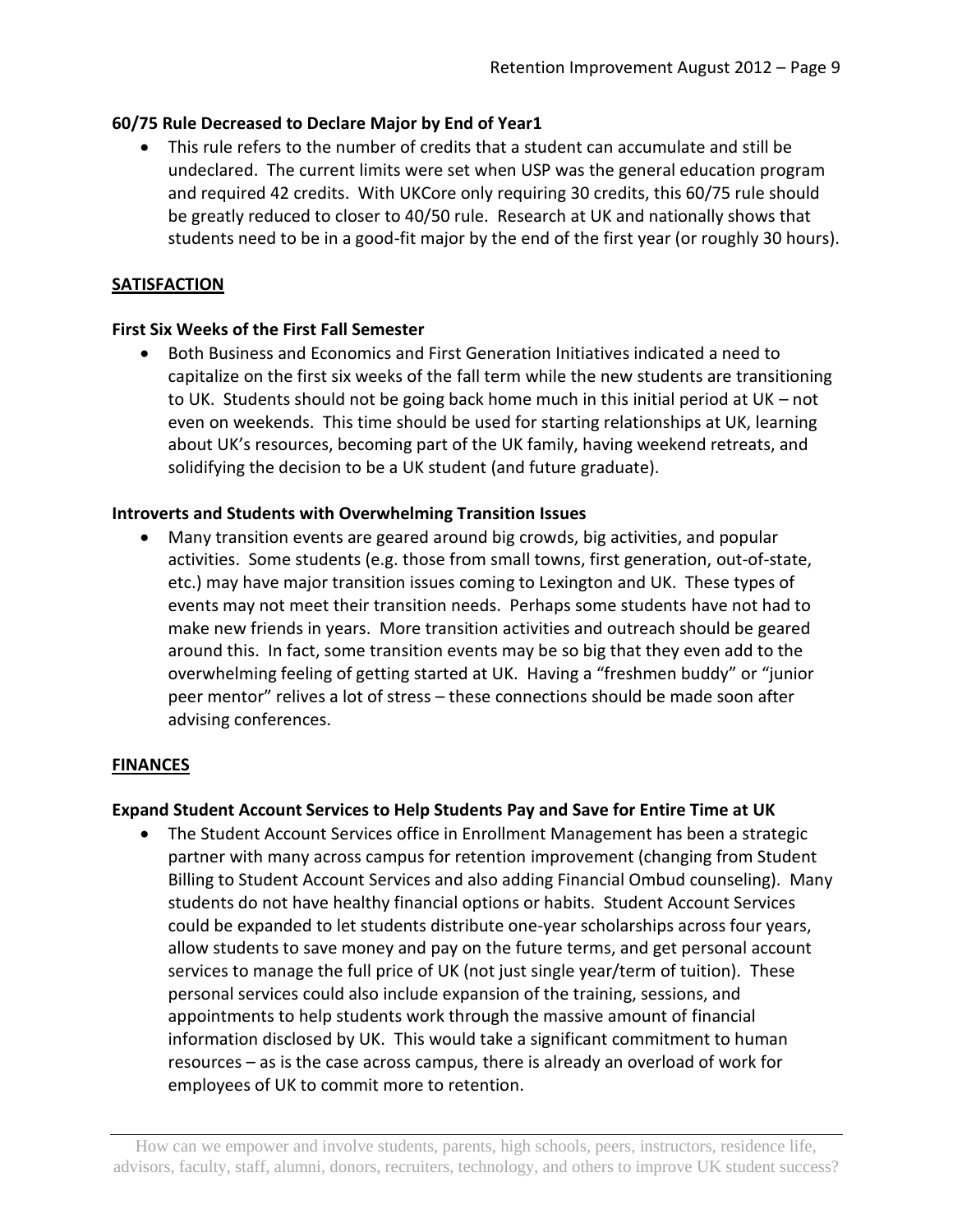## **Increase Institutional Need-Based Aid (or Institutional Mixed Need/Merit-Based Aid)**

• It is important to be strategic about recruiting the merit students who have worked hard to achieve academic success. However, the current funding of need vs. merit aid at UK is out of balance. With a total net revenue perspective, it can still pay off for UK to infuse need-based aid to help students get through financial difficulties. This issue is of growing importance with the future enrollment growth coming mainly from out-of-state students (i.e. more students enrolling with huge unmet need, no KEES money, few have PELL eligibility, no CAPP funds, and often credit issues).

## **Scholarship Renewal Policies Need to Have a Retention-Focus**

 Often "renewable" scholarships are given to students who really have little chance of meeting UK's renewal criteria. For example, a significant number of students who get the automatic Provost Scholarship only have a 1/3 chance of getting that award renewed in Year2. The main solution here is that UK implement graduated levels of renewal instead of a one-size-fits-all renewal criteria. Not only should this be a key part of retention improvement, it should also be built into the current RFP that UK has put out for external consultants to evaluate UK's scholarship effectiveness. UK's scholarship policy can't just focus on intake and getting the student to initially choose UK, but must be retention-focused looking at the entire four-year picture.

## **EARLY SUCCESS STAGE**

### **Put All Students into a Learning Community and Provide an Itinerary of Transition Activities**

- The Living Learning Communities, Greek organizations, Learning Communities (e.g. A&S CURRENTS which doesn't have the "living" component) all provide a small environment at UK. Each student coming into UK deserves this small experience with richer learning and more opportunities to make connections at UK.
- The second part of this comes from the itinerary of training, events, and team-building that First Generation Initiatives uses for peer mentors, student service students, first generation LLP students, First Scholars, and ResLife. This includes move-in events, training, team-building, movies, meals, tours, parent programs, and information sessions (Math, Financial Aid, Bb, and more).

### **Be More Proactive in All Retention Efforts**

 With retention efforts, there is a tendency at UK to observe attrition issues instead of acting on early information or trying to prevent attrition before it happens. The bulk of efforts at UK should focus on prediction-based alerts and interventions, early stage interventions (recruiting, transition, year1), and addressing sophomore retention issues in semester2 instead of year2.

How can we empower and involve students, parents, high schools, peers, instructors, residence life, advisors, faculty, staff, alumni, donors, recruiters, technology, and others to improve UK student success?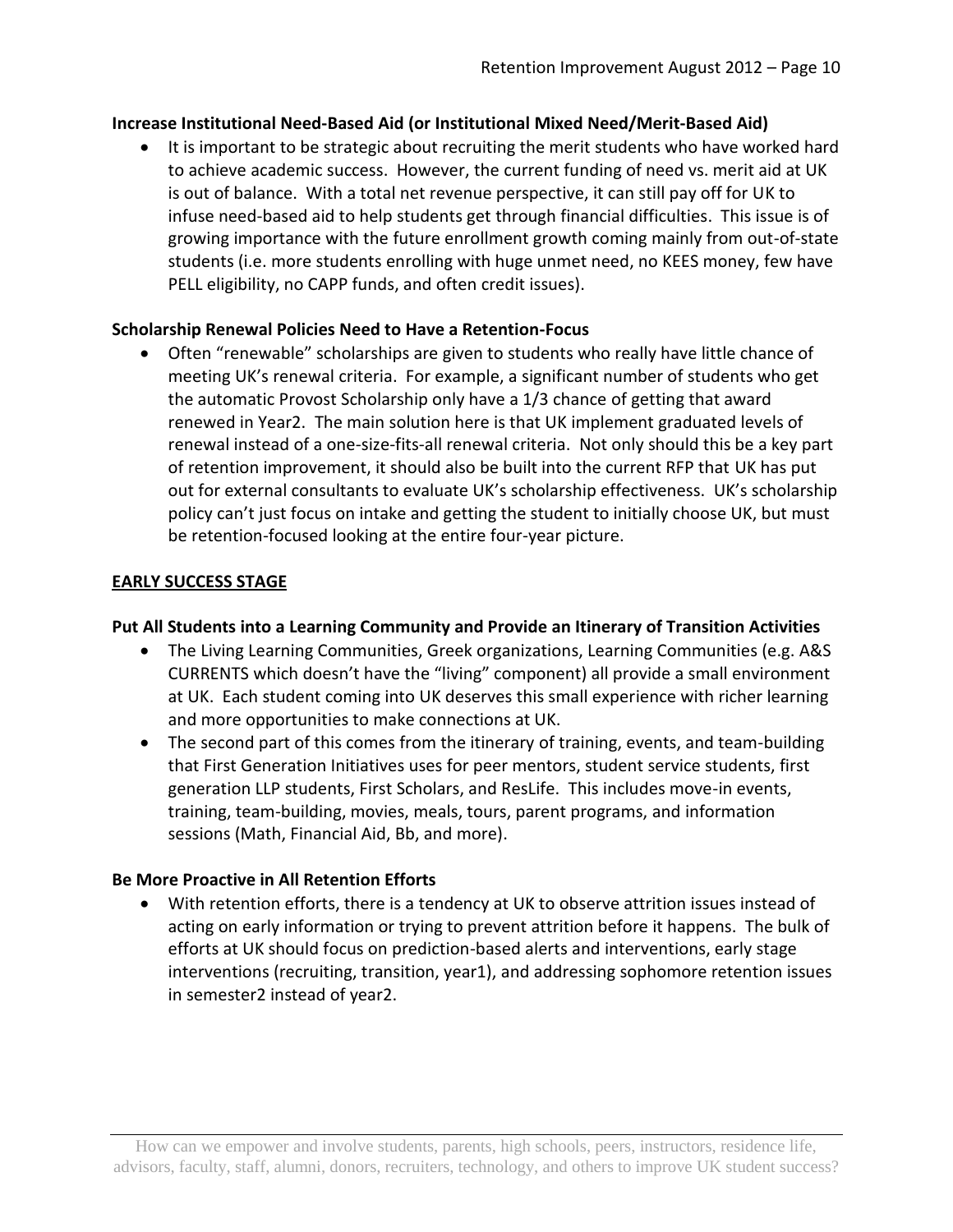### **Peer Connections, Peer Mentors, and Ongoing Use of UK101 Connections After the Class**

- TAs, Peer Mentors, Peer Advisors, Peer Tutors, KCrew Leaders, Student Services Students, First Generation mentors, and other similar peer leaders are extremely important while students transition to UK. This is how UK makes the new students feel like family and welcome at UK. Peer-aged students help by answering questions, pointing new students to resources, and looking out for attrition issues when "authorities" are not trusted enough yet. Retention training and focus is needed with any TA or peer leader program.
- UK101 Peer Mentors and Instructors could also be utilized after the course is over for registration interventions. It is often the advisor that is the main point of contact for these types of interventions, but wherever FERPA allows, it could benefit to use the established peer contacts through UK101, KCrew, or SSS.

#### **Parent Involvement**

 The New Student and Parent Programs does a great job however, they only cover about 1/3 of the parents of incoming students. Like peer mentors, parents are a huge resource for students in the early stages at UK. This is needed as a retention solution for far-from-home students, making sure students get involved and know about resources, and for academic success. At a minimum, UK should mail the midterm grades of freshmen to the permanent address of students.

### **Greek Recruitment Moved to After the Fall Semester Census Day to Promote Fit at UK for All**

 The Greek organizations have a statistically proven retention benefit. The brotherhood/sisterhood and high expectations help students keep a good focus on student success. Changing the recruitment dates until after the fall semester census day will not change that aspect of Greek organizations. They will continue to have a retention impact. However, by waiting until after the census day of the fall term before Greek recruitment, is removes the Greek distraction for the incoming class, promotes a stronger sense of fit and belonging for all incoming students, and gives time for UK to prepare students for possible rejection in the Greek recruitment process.

### **UK101 Required for All At-Risk Students**

 UK has known for years the tremendous retention benefit for at-risk students in UK101. However, these students are left to voluntarily sign up for the orientation course. The most at-risk should be required to take this course to get a boost for academic and personal life at UK.

#### **INTERMEDIATE SUCCESS STAGE**

### **UK102 Spring Semester Course as Transition to Year2-Year3**

 This course could build on the UK101 course offered in the fall. However, this course would be geared more around Year2 success at UK covering budgeting, independent living, living off-campus, selecting a good-fit major by the end of the spring term, etc.